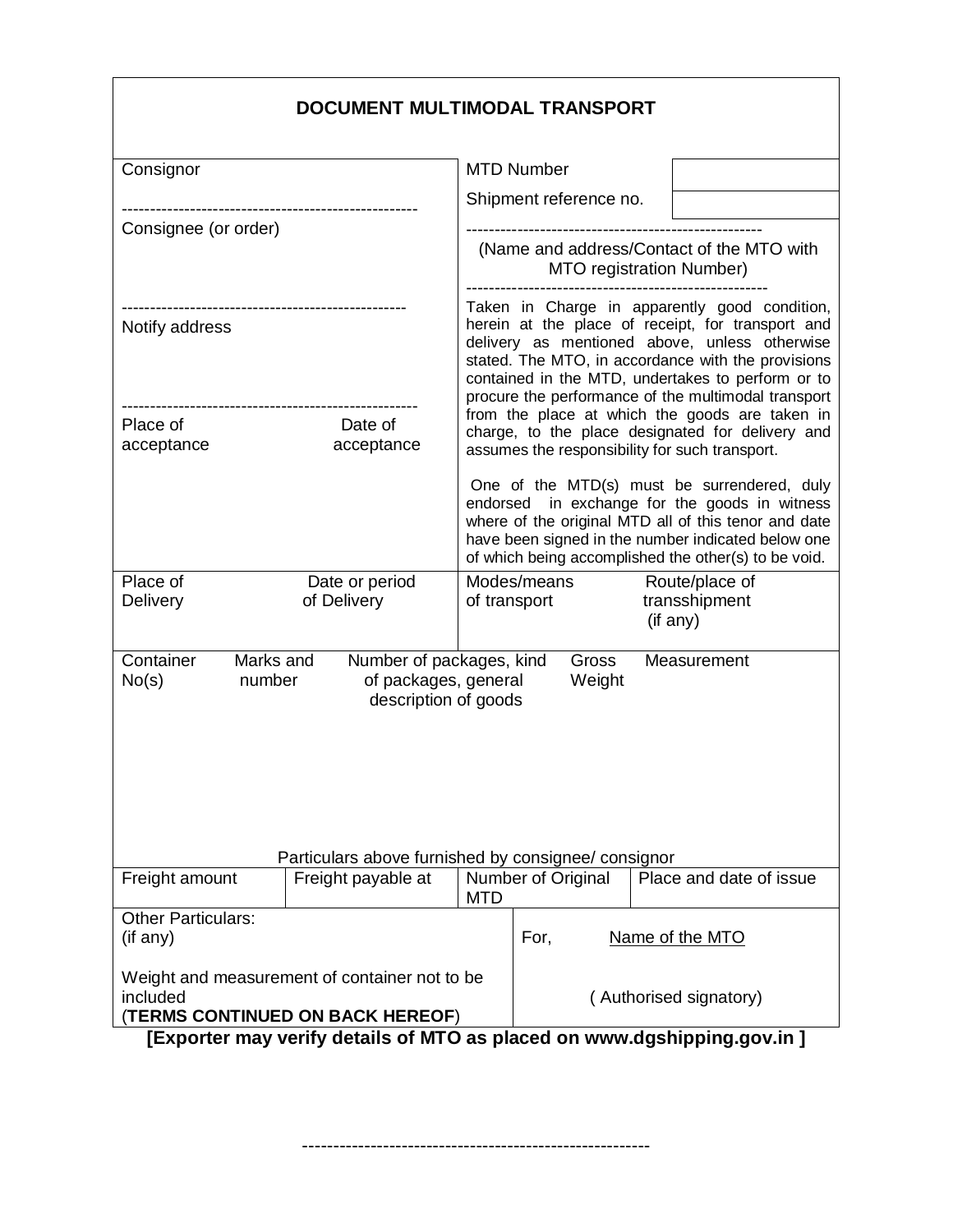Standard Conditions governing Multimodal Transport Documents (MTD), issued in accordance with Multimodal Transportation of Goods Act, 1993

#### **[As placed on www.dgshipping.gov.in /Shipping Notices/DGS Circulars/ MTO]**

#### --------------------------------------------------------

#### **1. Definitions:-**

- (a) "Carrier" means a person who is engaged in the business of transporting, for hire, goods by road, rail, inland waterways or sea;
- (b) "Consignee" means the person named as consignee in the multimodal transport contract;
- (c) "Consignment" means the goods entrusted to a **MTO** for Multimodal transportation;
- (d) "Consignor " means the person, named in the multimodal transport contract as consignor, by whom or on whose behalf, the goods covered by such contract are entrusted to a **MTO** for multimodal transportation ;
- (e) "Delivery" means -

(i) In the case of a negotiable MTD, delivering of the consignment to, or placing the consignment at the disposal of, the consignee or any other person entitled to receive it;

(ii) In the case of a non-negotiable MTD, delivering of the consignment to, or placing the consignment at the disposal of, the consignee or any person authorized by the consignee to accept delivery of the consignment on his behalf;

- (f) "Endorsement" means the signing by the consignee, or the endorsee after adding a direction on a negotiable MTD, to pass the property in the goods mentioned in such document to a specified person;
- (g) "Goods" includes-
	- (i) containers, pallets or similar articles of transport used to consolidate goods; and (ii) animals;
- (h) "Mode of transport" means carriage of goods by road, rail, inland waterways or sea;
- (i) 'Multimodal transportation" means carriage of goods, by two or more modes of transport, from the place of acceptance of the goods in India to a place of delivery of the goods outside India;
- (j) "Multimodal transport contract" means a contract entered into by the consignor and the **MTO** for multimodal transportation;
- (k) "Multimodal Transport Operator" (**MTO)** means any person who
	- (i) concludes a multimodal transport contract on his own behalf or through another person acting on his behalf;
	- (ii) acts as principal and not as an agent, either of the consignor or of the carrier participating in the multimodal transportation, and who assumes responsibility for the performance of the said contract; and
	- (iii) is registered under sub-section (3) of section 4 of the Act.
- (l) "Negotiable MTD" means a MTD which is-

(i) made out to order or to bearer ; or

- (ii) made out to order and is transferable by endorsement ; or
- (iii) made out to bearer and is transferable without endorsement.
- (m) "Non-negotiable MTD" means a MTD, which indicates only one named consignee;
- **2. Applicability :-**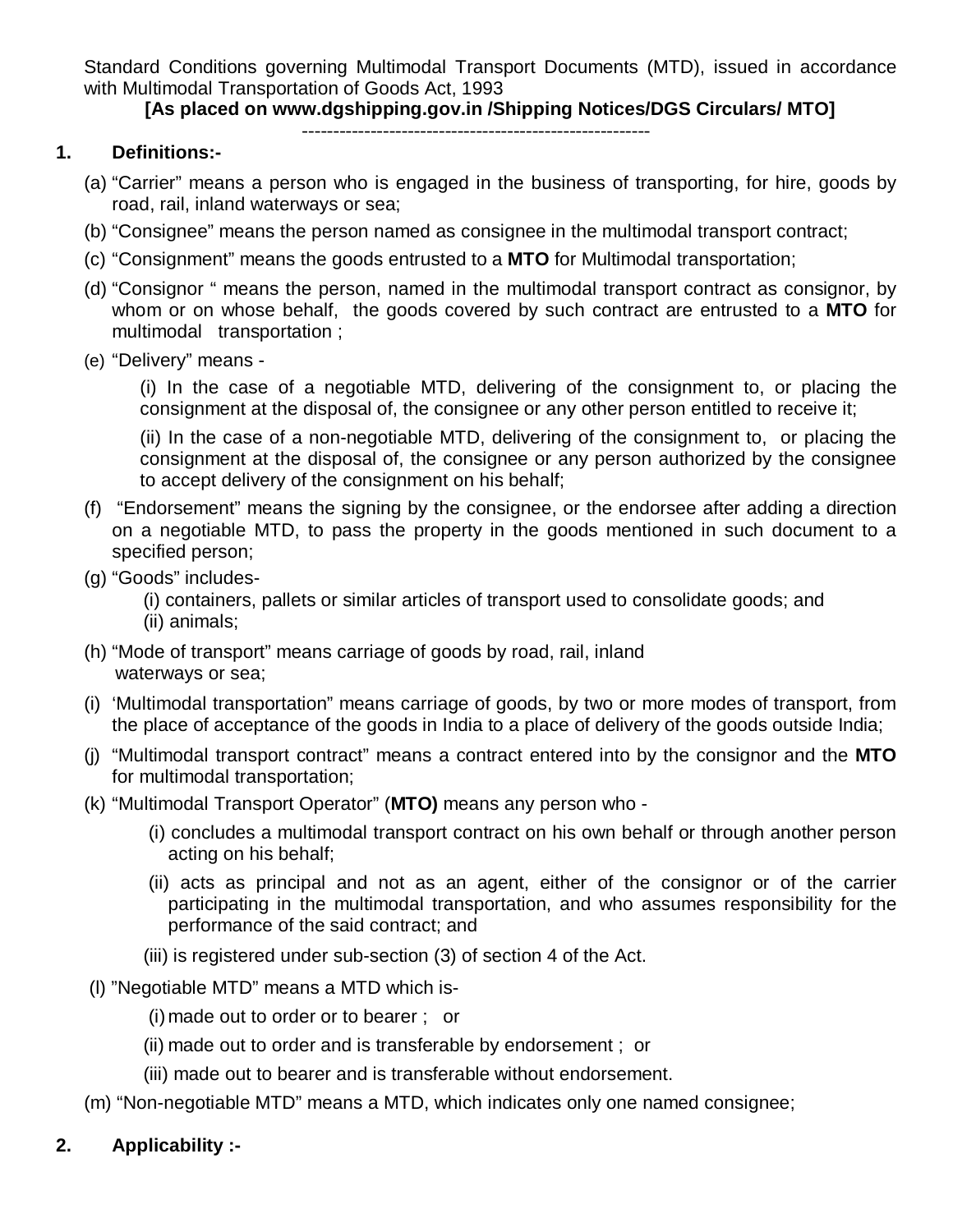The provision set out and referred to in this MTD shall apply, if the transport as described on the face of the document is by two or more modes of transport from the place of acceptance of the goods in India to a place of delivery of the goods outside India.

## **3. Effect of issuance of MTD :-**

(1)The issuance of the MTD confers and imposes, on all parties having or acquiring hereafter an interest, the rights/ obligations and defences set out in the conditions mentioned in this document.

(2) By the issuance of the MTD the **MTO** -

(a) Undertakes to perform, and/or in his own name to procure performance of, the Multimodal transport including all services which are necessary to such transport, from the time of taking the goods in charge to the time of delivery, and accepts responsibility for such transport and such services to the extent set out in these conditions;

(b) accepts responsibility for the acts and omissions of his agents or servants, when such agents or servants are acting within the scope of their employment, as if such acts and omissions were own;

(c) accepts responsibility for the acts and omissions of any other person, whose services he uses, for the performance of the contract evidenced by this MTD;

(d) undertakes to perform, or to procure performance of, all acts necessary to ensure delivery;

(e) assumes liability, to the extent set out in these conditions, of loss of or damage to the goods, occurring between the time of taking them into his charge and the time of delivery, and undertakes to pay compensation as set out in these conditions in respect of such loss or damage;

(f) assumes liability, to the extent set out in these conditions, for delay in delivery of the goods and undertakes to pay compensation as set out in these conditions.

# **4. Negotiability and Titles to the Goods :-**

By accepting the Multimodal Transportation Document, the consignor and his transferees agree with the MTO that, unless it is marked "non-negotiable", it shall constitute title to the goods and the holder, by endorsement of this MTD, shall be entitled to receive or to transfer the goods mentioned in this MTD.

# **5. Reservations :-**

If the MTD contains particulars concerning the general nature, leading marks, number of packages or pieces, weight or quantity of the goods which, the **MTO** or a person acting on his behalf knows, or has reasonable grounds to suspect, do not accurately represent the goods actually taken in charge, or if he has no reasonable means of checking such particulars, the **MTO** or a person acting on his behalf shall insert in the MTD a reservation specifying these inaccuracies, grounds of suspicion or the absence of reasonable means of checking. If the **MTO** or a person acting on his behalf fails to note on the MTD the apparent condition of the goods, he is deemed to have noted on the MTD that the goods were in apparent good condition.

# **6. Evidentiary effect of the MTD :-**

(1) The MTD shall be, prima facie, evidence of the taking in charge, by the MTO, of the goods as described therein; and

(2) Proof to the contrary by the MTO shall not be admissible if the MTD is issued in negotiable form and has been transferred to third party, including a consignee, who has acted in good faith in reliance on the description of goods therein.

# **7. Guarantee by the consignor :-**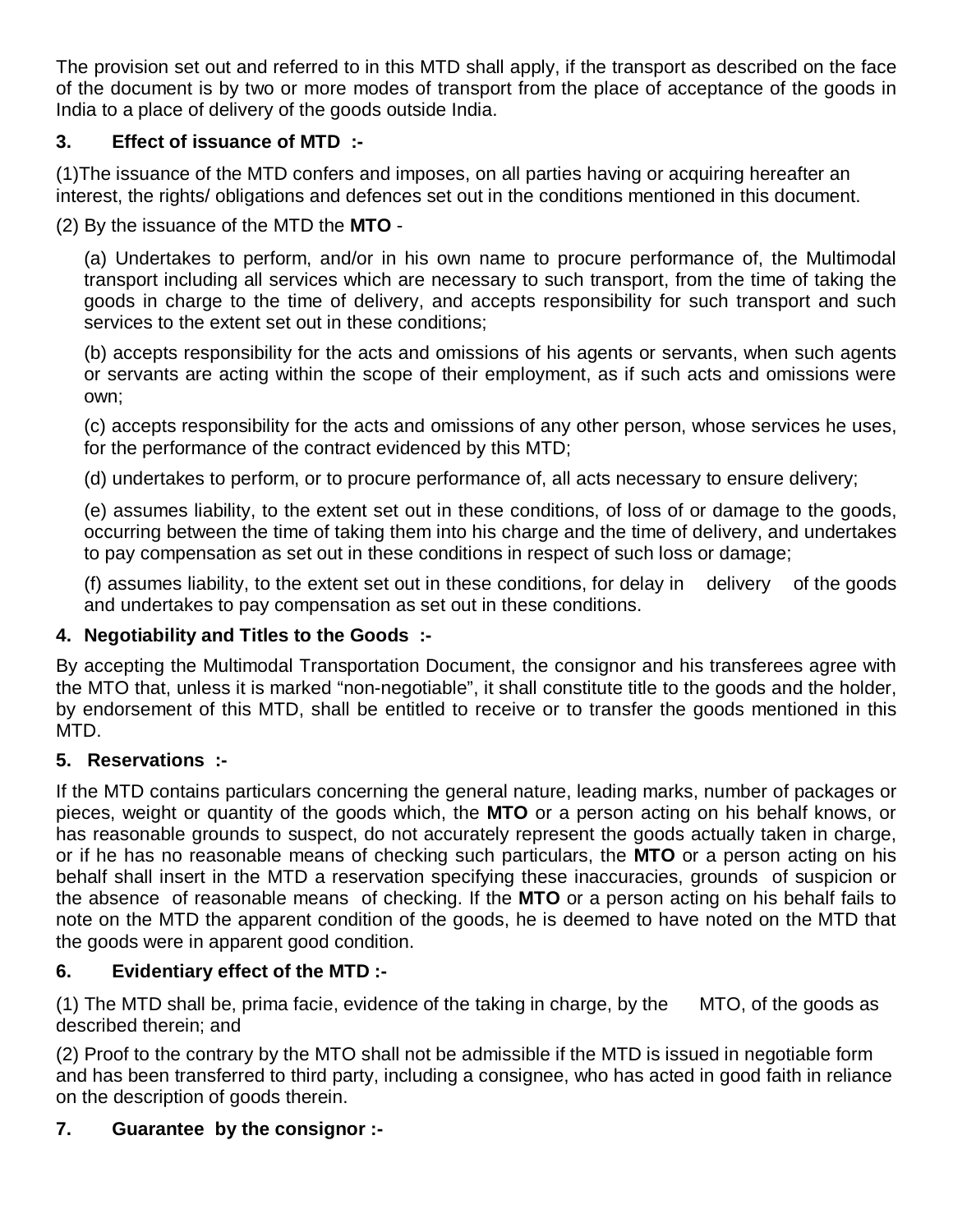(1) The consignor shall be deemed to have guaranteed, to the **MTO**, the accuracy at the time the goods were taken in charge by the **MTO**, of particulars relating to the general nature of the goods, their marks, number, weight and quantity and, if applicable, to the dangerous character of the goods, as furnished by him for insertion in the MTD.

(2) The consignor shall indemnify, the **MTO**, against loss resulting from inaccuracies or inadequacies of the particulars. The consignor shall remain liable even if the MTD has been transferred by him. The right of the **MTO** to such indemnity shall in no way limit his liability under the Multimodal Transport Contract to any person other then the consignor.

## **8. Dangerous Goods :-**

(1) The consignor shall make or label dangerous goods in a suitable manner as " dangerous goods"

(2) Where the consignor hands over dangerous goods to the **MTO** or any person acting on his behalf, the consignor shall inform him of the dangerous character of the goods and, if necessary, the precautions to be taken. If the consignor fails to do so and the **MTO** does not otherwise have knowledge of their dangerous character then:

(a) The consignor shall be liable, to the **MTO**, for all loss resulting from the shipment of such goods; and

(b) The goods may at any time be unloaded, destroyed or rendered innocuous, as the circumstances may require, without payment of compensation

(3) The above provisions may not be invoked by any person if during the Multimodal Transport he has taken the goods in his charge with knowledge of their dangerous character.

(4) If, in cases where the provisions (2) (b) refereed to above do not apply or may not be invoked, dangerous goods become an actual danger to life or property they may be unloaded, destroyed or rendered innocuous, as the circumstances may require, without payment of compensation, except where there is an obligation to contribute in general average or where the **MTO** is liable, in accordance with the provisions of relevant conditions.

## **9. Period of responsibility :-**

(1) The responsibility of the **MTO** for the goods covers the period from the time he takes the goods in his charge to the time of their delivery. For the purpose of this responsibility, the **MTO** is deemed to be in charge of the goods -

(a) from the time he has taken over the goods from:

(i) the consignor or a person acting on his behalf; or

 (ii) an authority or other third party to whom, pursuant to law or regulations applicable at the place of taking charge, the goods must be handed over for transport;

(b) until the time he has delivered the goods:

- (i) by handing them over to the consigner; or
- (ii) by placing them at the disposal of the consignee, in accordance with the Multimodal Transport Contract or with the law or with the usage of the particulars trade applicable at the place of delivery; or
- (iii) by handing over the goods to an authority or other third party to whom, pursuant to law or recognitions applicable at the place of delivery, the goods must be handed over.

(2) Reference to the **MTO** in this regard shall include his servants or agents or any other person of whose services be makes use of for performance of the Multimodal Transport Contract, and reference to the consignor or consignee shall include their servants or agents.

**10. Basis of Liability :-**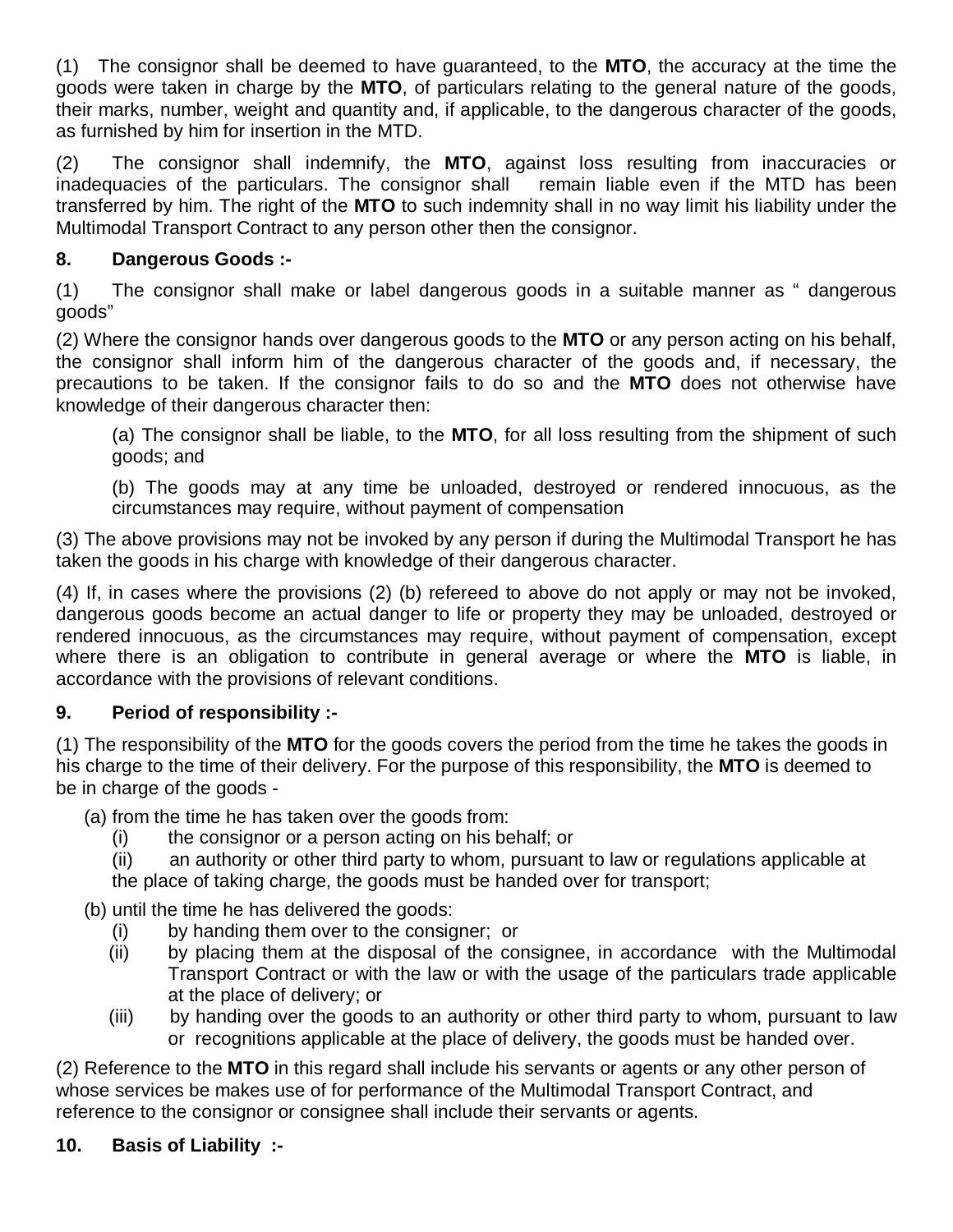(1) The **MTO** shall be liable, for loss resulting from loss of or damage to the goods, delay in delivery and any consequential loss or damage arising from such delay, if the occurrence which caused such loss, damage or delay in delivery, took place while the goods were in his charge, unless the **MTO** proves that he, his servants or agents, or any other person whose services he uses for the performance of the contract evidenced by this MTD, took all measures that could reasonably be required to avoid the occurrence and its consequences.

(2) Where fault or neglect on the part of **MTO**, his servants or agents, or any other person whose services he uses for the performance of the contract evidenced by this MTD, combines with another cause to produce loss or damage or delay in delivery, the **MTO** shall be liable only to the extent that the loss, damage or delay in delivery which is attributable to such fault or neglect, provided that the **MTO** proves the part of the loss, damage or delay in delivery not attributable there to.

(3) Delay in delivery occurs when the goods have not been delivered within the time expressly agreed upon or in the absence of such agreement, within reasonable time required by a diligent **MTO**, having regard to the circumstances of the case to effect the delivery of goods.

(4) If the goods have not been delivered within ninety consecutive days following the date of delivery expressly agreed upon, the claimant may treat the goods as lost.

#### **11. Liability for loss or damage when the stage of Transport where the loss or damage occurred is not known :-**

(1) When the **MTO** is liable to pay compensation in respect of loss of or damage to the goods, occurring between the time of taking them into his charge and the time of delivery, and the stage of Transport where the loss or damage occurred is not known:

(a) Such compensation shall be calculated by reference to the value of such goods at the place and time they are delivered to the consignee or at the place and time when, in accordance with the contract of the Multimodal Transport, they should have been so delivered.

(b) The value of goods shall be determined according to the current commodity exchange price or, if there is not such price, according to the current market price, or if there is no commodity exchange price or current market price, by reference to the normal value of goods of the same kind and quality;

However, the **MTO** shall not, is any case, be liable for an amount greater than the actual loss to the person entitled to make the claim.

(2) Where a **MTO** becomes liable for any loss of, or damage to, any consignment, the nature and value whereof have not been declared by the consignor before such consignment has been taken in charge by the **MTO** and the stage of transport at which such loss or damage occurred is not known, then the liability of the **MTO** to pay compensation shall not exceed two Special Drawing Rights per kilogram of the gross weight of the consignment lost or damaged or 666.67 Special Drawing Rights per package or unit lost or damaged, whichever is higher.

(3) Notwithstanding anything contained above if the multimodal transportation does not, according to the multimodal transport contract, include carriage of goods by sea or by inland waterways, the liability of the **MTO** shall be limited to an amount not exceeding 8.33 Special Drawing Rights per kilogram of the gross weight of the goods lost or damaged.

#### **12. Liability of loss or damage, when the stage of the transport where the loss or damage occurred is known :-**

(1) When the **MTO** is liable to pay compensation in respect of loss or damage to the goods, occurring between the time of taking them into his charge and the time of delivery, and the stage of the transport where such loss or damage occurred is known, the liability of the **MTO** in respect of such loss or damage shall be determined by the applicable Indian Law if the loss or damage occurs in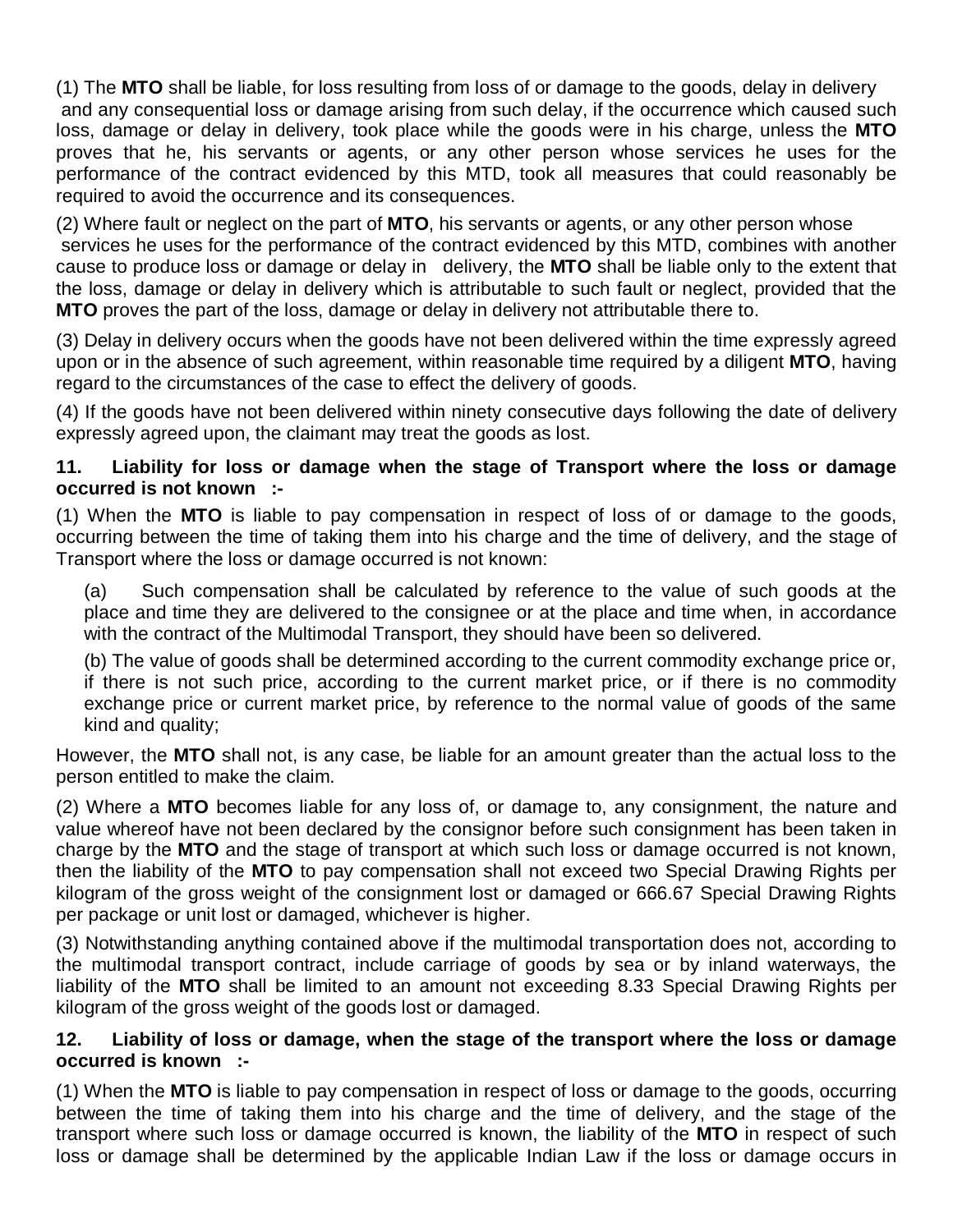India, or by the provisions of the applicable law of the country where the loss or damage occurred, as the case may be. Provisions of the Indian Law or the applicable law outside India -

(a) cannot be departed from by private contract to the detriment of the claimant, and

(b) would have applied if the claimant had made a separate and direct contract with the **MTO** in respect of the particular stage of transport where the loss or damage occurred.

(2) Without prejudice to the provisions contained in Para 3 (2) (b) and (c) mentioned in this document when, under the provision of condition (1) mentioned above, the liability of the **MTO** shall be determined by the provisions of the Law referred to in condition (1) above, the liability shall be determined as though the **MTO** was a carrier referred to in such law. However, the **MTO** shall not be exonerated from liability, where the loss or damage is caused or contributed to by the acts or omissions of the **MTO** in his capacity as such, or his servants or agents when acting in such capacity and not in the performance of the carriage.

## **13. Defence and limits for the MTO and his servants :-**

(1) The defences and limits of liability provided for in this MTD shall apply, in action against the **MTO**, in respect of loss resulting from loss of or damage to goods; delay in delivery and any consequential loss or damage arising from such delay.

(2) If any action in respect of loss resulting from loss of, or damage to, the goods or from delay in delivery is brought against the servant or agent of the **MTO**, if such servant or agent proves that he acted within the scope of his employment, or against any other person of whose service he makes use for the performance of the Multimodal Transport Contract, if such other person proves that he acted within the performance of the contract, the servant or agent or such other person shall be entitled to avail himself of the defences and limits of liability which the **MTO** is entitled to invoke under this MTD.

(3) Except as provided for liability for delay, as mentioned below, the aggregate of the amounts receivable, from the **MTO** and from a servant or agent or any other person of whose services he make use of, for the performance of the Multimodal Transport Contract, shall not exceed the limits of liability provided for in this MTD.

## **14. Liability or delay :-**

The liability of the **MTO**, for loss resulting from delay in delivery as per condition10 above, shall be limited to an amount equivalent to the freight payable for the goods delayed, but not exceeding the total freight payable under the Multimodal Transport Contract.

## **15. Loss of the right to limit liability :-**

(1) The limits of liability established in conditions 11,12 and 14 above, shall not apply if it is proved that the loss, damage or delay in delivery resulted from an act or omission of the **MTO** (or his servants or agents or any other person of whose services he makes use for the performance of Multimodal Transport Contract), done, with the intent to cause such loss, damage or delay in delivery, or recklessly and with knowledge that such loss, damage or delay would probably result.

(2) Notwithstanding the provisions 13(2) above, if it is proved that the loss, damage or delay in delivery, resulted from an act or omission of a servant or agent (or any person of whose services the **MTO** makes use, for the performance of the Multimodal Transport Contract), done, with the intent to cause loss, damage or delay in delivery, or recklessly and with knowledge that such loss, damage or delay in delivery would probably result, the servant or agent shall not be entitled to the benefit of limitation of liability provided for in these conditions

## **16. Delivery / non-delivery :-**

(1) If the goods are not taken delivery of by the consignee within a reasonable time, after the **MTO** has called upon him to take delivery, the **MTO** shall be at liberty to put the goods in safe custody on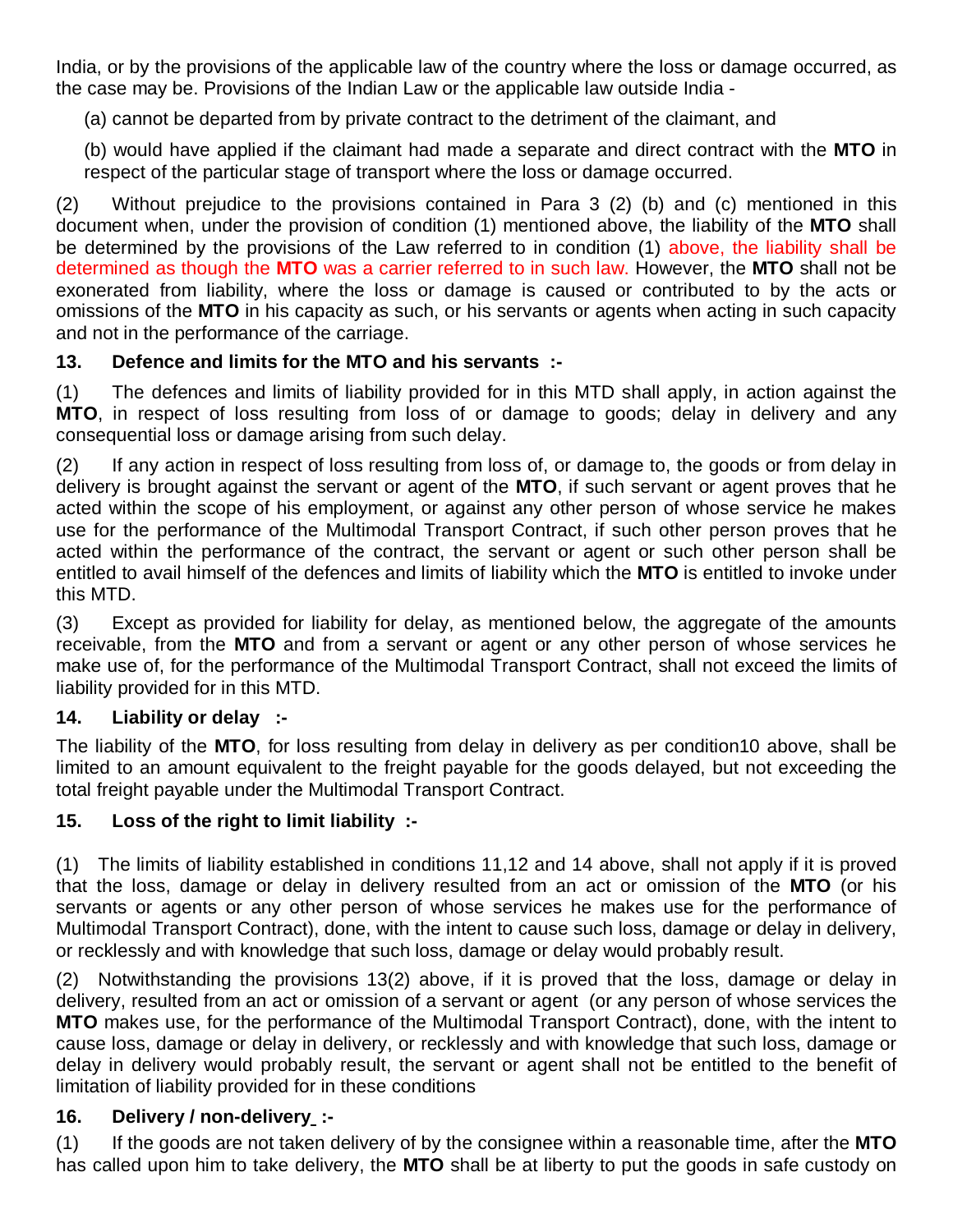behalf of the consignee at the consignee's risk and expense, or to place the goods at the disposal of the consignee in accordance with the Multimodal Transport Contract or with the law, or with the usage of the particular trade applicable at the place of delivery.

(2) The **MTO** shall be discharged from his obligation to deliver the goods if, where a negotiable MTD has been issued, in a set of more than one original, he, or a person acting on his behalf, has in good faith delivered the goods against surrender of one of such originals.

## **17. Notice of loss, damage or delay :-**

(1) Unless notice of loss or damage, specifying the general nature of such loss or damage is given in writing by the consignee to the **MTO** at the time of taking over the goods, such handing over is prima facie evidence of the delivery by **MTO** of the goods as described in the MTD

(2) Where the loss of or damage is not apparent, the provisions of condition (1) referred to above apply correspondingly, if notice in writing is not given within six consecutive days after the day when the goods were handed over to the consignee.

(3) If the state of the goods at the time they were handed over to the consignee, has been the subject of a joint survey or inspection by the parties or their representatives at the place of delivery, notice in writing need not be given, of loss or damage ascertained during such survey or inspection.

(4) In the case of any actual or apprehended loss or damage, the **MTO** and the consignee shall give all reasonable facilities to each other for inspecting and tallying the goods.

(5) If any of the notice periods provided for in condition (2) and (4) referred to above, terminates on a public holiday at the place of delivery, such periods shall be extended up to the next working day.

(6) Notice given to a person acting on behalf of the **MTO** including any person of whose services he makes use at the place of delivery, shall be deemed to have given to the **MTO**.

## **18. Freight and charges :-**

(1) Freight shall be deemed earned, on receipt of goods by **MTO** and shall be paid for, in any event.

(2) For the purpose of verifying the freight basis, the **MTO** reserves the right, to have the contents of the containers, trailers or similar articles of transport inspected, in order to ascertain the weight, measurement, value or nature of the goods.

(3) All dues, taxes and the charges levied on the goods and other expenses in connection therewith, shall be paid by the consignor or the consignee or the holder of MTD or the owner of the goods.

## **19. Containers etc. : -**

(1) Goods may be stowed by the **MTO** by means of containers, trailers, transportable tanks, flats, pallets or similar articles of transport used to consolidate goods and these articles of transport may be stowed under or on deck.

(2) If a container has not been filled, packed or stowed by the **MTO**, the **MTO** shall not be liable for any loss of, or damage to, its contents and the consignor shall cover any loss of expense incurred by the **MTO**, if such loss, damage or expense has been caused by ;

- (a) negligent filling, packing or stowing of the containers; or
- (b) the contents being unsuitable for carriage in container; or
- (c) the unsuitability or defective condition of the container, unless the container has been supplied by the **MTO** and the unsuitable or defective condition would not have been apparent upon reasonable inspection at, or prior to, the time when the container was filled, packed and stowed.